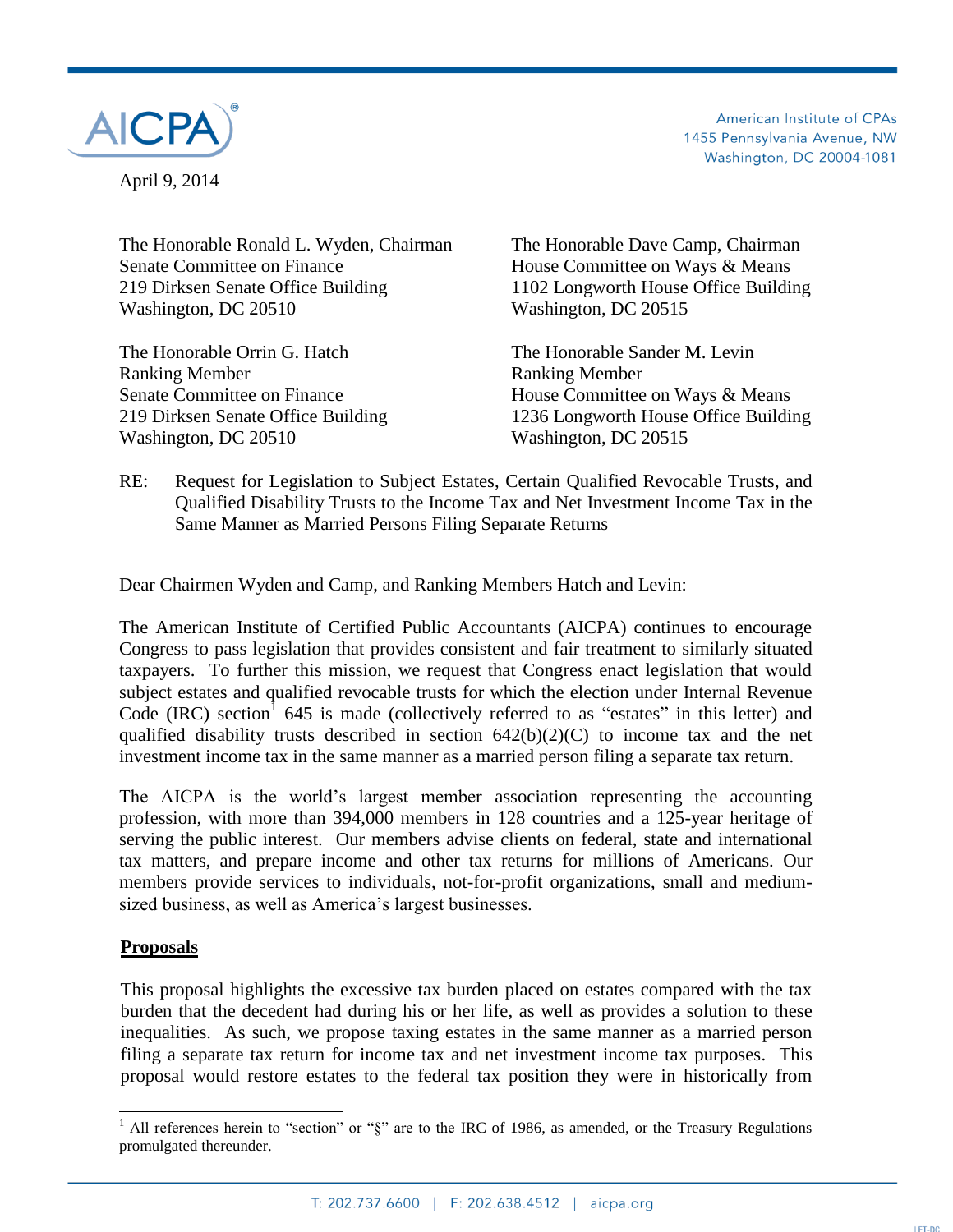The Honorable Ronald L. Wyden The Honorable Dave Camp The Honorable Orrin G. Hatch The Honorable Sander M. Levin April 9, 2014 Page 2 of 6

1954-1986. In addition, we believe that Congress should subject qualified disability trusts established for the benefit of disabled individuals to income tax and the net investment income tax in the same manner as a married person filing a separate tax return.

# **Present Law**

Historically, estates and trusts were taxed at the highest income tax rates/brackets applicable to individual taxpayers  $-$  those rates/brackets pertaining to married persons filing separate returns. However, the Tax Reform Act of 1986 compressed the income tax rate brackets for trusts and estates. The Revenue Reconciliation Acts of 1990 and 1993 further compressed the rate brackets for these entities.

[The General Explanation of the Tax Reform Act of 1986,](http://www.jct.gov/jcs-10-87.pdf) prepared by the Joint Committee on Taxation (May 4, 1987, at page 1245) explained Congress' reasons for the initial compression of tax rates for trusts and estates. According to the report, "the prior rules … permit reduction of taxation through the creation of entities that are taxed separately from the beneficiaries or the grantor of the trust or estate. This result arises because any retained income of the trust or estate was taxed to the trust or estate under a separate set of rate brackets  $\ldots$  from those of its grantor and beneficiaries.<sup>22</sup> According to the report, Congress believed that it should eliminate or significantly reduce the benefits that result from the ability to split income between a trust or estate and its beneficiaries, and Congress accomplished this result by reducing the amount of income that a trust or estate must accumulate before it was taxed at the highest bracket.<sup>3</sup>

While the explanation for the change in income tax rates was primarily aimed at trusts, estates were also subjected to the higher rates imposed on trusts. As a result, for the taxable year 2014, the top tax rate of 39.6% would apply to an individual who is married and filing separately only if his or her taxable income exceeds \$228,800. However, if that individual dies in 2014, his or her estate is subject to the top income tax rate of 39.6% on income in excess of \$12,150.

The net investment income tax places an additional burden on estates. Beginning in 2013, section 1411 imposes an excise tax of 3.8% on the lesser of net investment income or the excess of modified adjusted gross income over a threshold amount. For an individual who is married and filing separately, the threshold amount is \$125,000. Therefore, the net investment income tax would apply only if that individual has a modified adjusted gross income in excess of \$125,000. However, if that individual dies in 2014, his or her estate is subject to the 3.8% net investment income tax if the estate's adjusted gross income exceeds \$12,150.

 $\overline{a}$ 

 $2$  [The General Explanation of the Tax Reform Act of 1986,](http://www.jct.gov/jcs-10-87.pdf) prepared by the Joint Committee on Taxation (May 4, 1987, at page 1245).

<sup>3</sup> Ibid.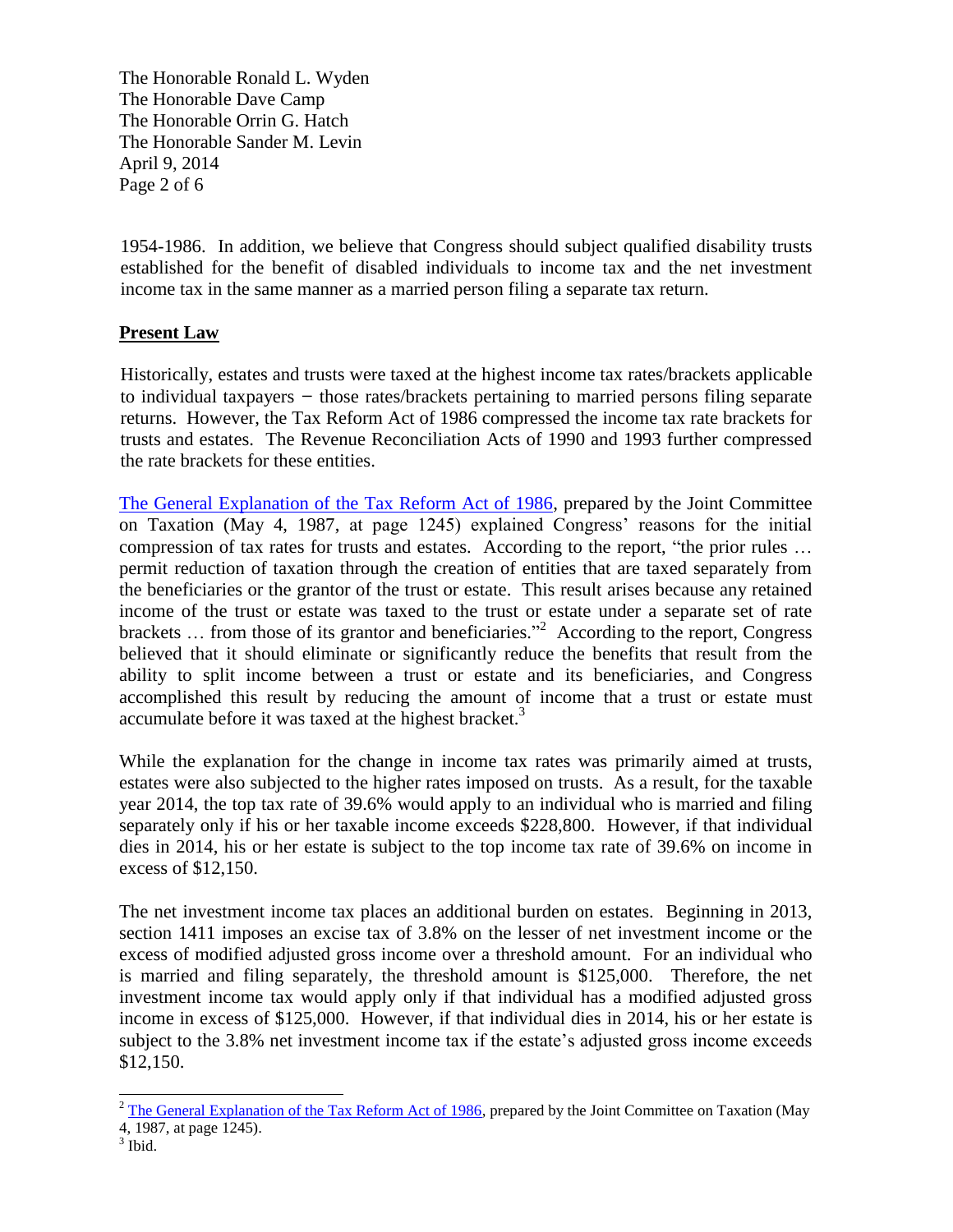The Honorable Ronald L. Wyden The Honorable Dave Camp The Honorable Orrin G. Hatch The Honorable Sander M. Levin April 9, 2014 Page 3 of 6

Certain trusts established for the benefit of disabled individuals have received special tax treatment since 2001. Section  $642(b)(2)(C)(i)$  provides that qualified disability trusts may claim a personal exemption in the amount that is based on the personal exemption for individuals under section 151(d) (\$3,950 for 2014), rather than the \$300 or \$100 personal exemption allowed for regular trusts. This provision applies to taxable disability trusts described in 42 U.S.C. section 1396p(c)(2)(B)(iv) (relating to the treatment, for purposes of determining eligibility for medical assistance under the Social Security Act, of assets transferred to a trust established solely for the benefit of a disabled individual under 65 years of age). The Commissioner of Social Security must determine that all the beneficiaries of the trust are considered disabled for some portion of the year. A trust does not fail to meet this requirement merely because the corpus of the trust may revert to a person who is not disabled after the trust ceases to have any beneficiary who is disabled. While qualified disability trusts are entitled to the same personal exemption allowed to an individual rather than a regular trust, qualified disability trusts are subject to income tax and the tax on net investment income at the same rates as regular trusts.

### **Analysis**

The AICPA believes, as a matter of fairness and equity, Congress should adjust the income tax and net investment income tax rates/brackets applicable to estates. In order for an individual (taxed at the highest level as married filing separately) to reach the highest income tax rate of 39.6% in 2014, he or she would need to report taxable income in excess of \$228,800. As a result of this \$228,800 threshold, so-called lower to middle class individuals may never pay tax on any of their taxable income at that rate. However, once an individual dies, the individual's estate is subject to the income tax rate of 39.6% on its annual taxable income in excess of \$12,150. An individual with taxable income of \$12,150 in 2014 would have a top income tax rate of 15%. Similarly, with respect to the section 1411 net investment income tax, no excise tax would apply on the individual's net investment income unless (in the case of a married individual filing a separate return) his or her modified adjusted gross income exceeds \$125,000. Therefore, many individuals will never reach the \$200,000 single, \$250,000 married filing jointly, and \$125,000 married filing separately thresholds and never pay the net investment income tax during their lifetimes, but because of the tax inequalities applicable to estates, this net investment income tax will almost certainly apply to their estates after their deaths. For purposes of these income and excise tax rates, Congress should treat estates as if they were a continuation of the deceased individual and tax them at the highest applicable individual rate.

An estate serves a unique role as being the successor to an individual for a limited period of time during which it winds up the affairs of the individual and then distributes the assets to the individual's heirs. The fiduciary of the estate is responsible for collecting all the assets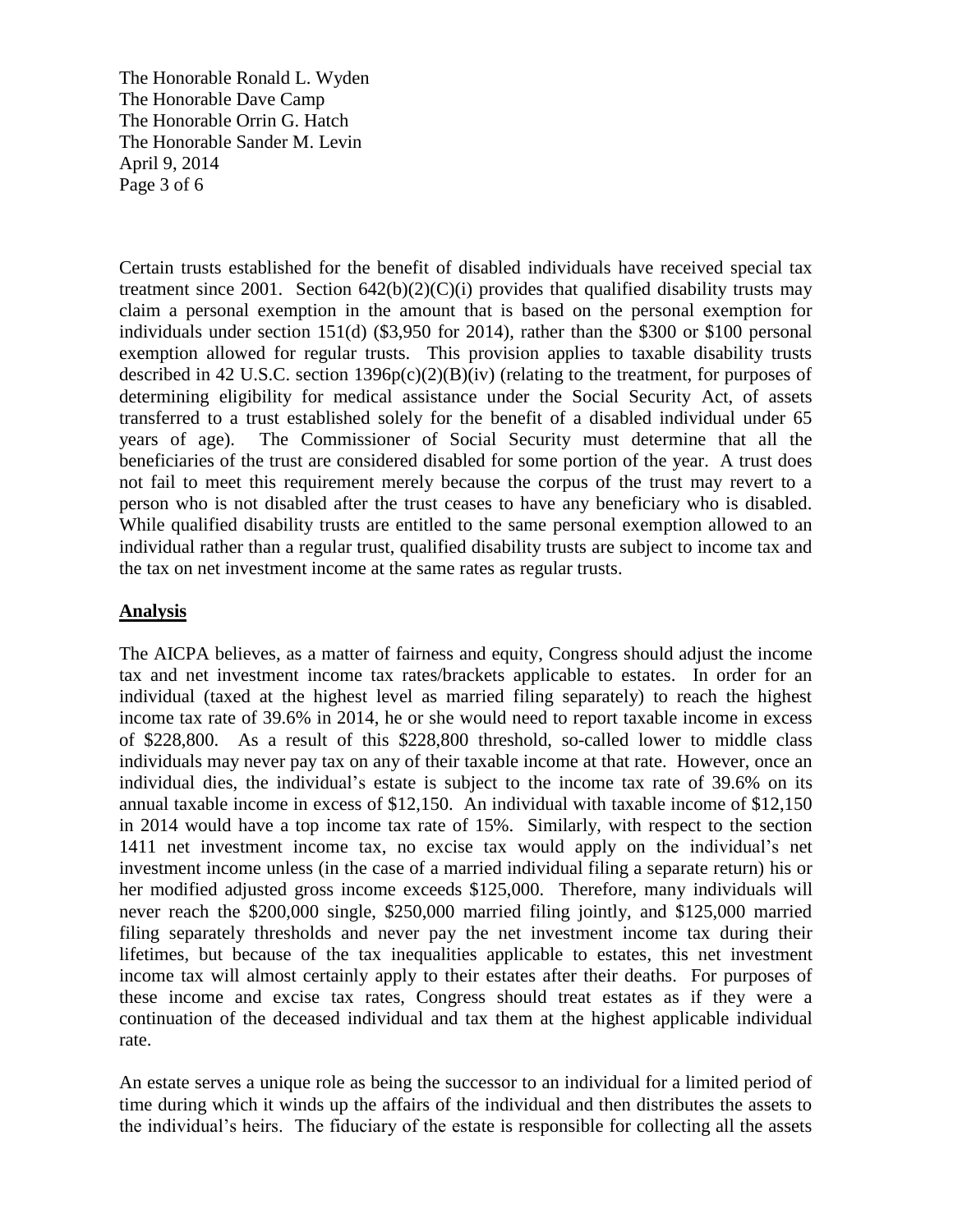The Honorable Ronald L. Wyden The Honorable Dave Camp The Honorable Orrin G. Hatch The Honorable Sander M. Levin April 9, 2014 Page 4 of 6

of the decedent, paying off the decedent's creditors, filing federal and state estate tax returns, if necessary, and finally distributing the remaining assets to the beneficiaries. Unlike trusts, a person has to die in order to create the estate, and one individual cannot create multiple estates.

Unlike trusts that now can exist in perpetuity in some states, an estate is in existence for only a limited period of time. Most probate courts strive to expedite the collection and disposition of assets, frequently requiring explanations for any delay in distributing the assets and closing the estate. In addition, the Internal Revenue Service (IRS) will not continue to consider an estate that is unnecessarily kept open as an estate for purposes of the IRC. Treasury Reg. §1.641(b)-3 provides that the executor cannot unduly prolong the period of administration of an estate. If the administration of the estate is unreasonably prolonged, the estate is considered terminated for federal income tax purposes after the expiration of a reasonable period for the performance by the executor of all the duties of administration. For qualified revocable trusts that the trustee elects to treat and tax as part of the estate under section 645, the statute itself provides a termination date for such treatment. Under section 645(b), the trustee can treat the qualified revocable trust as part of the estate for no longer than two years after the date of the decedent's death if the filing of a federal estate tax return is not required. If the filing of a federal estate tax return is required, the trustee can no longer consider the qualified revocable trust as part of the estate after six months after the date of the final determination of the estate tax liability.

The only way an estate could eliminate exposing the estate's income to the high income tax rates of section 1(e) and to the net investment income tax is by making distributions of current income to the estate's beneficiaries in order for the lower individual tax rates to apply. There are, however, numerous non-tax reasons that can serve to limit or prohibit the estate's fiduciary from making current distributions to beneficiaries. For example, an executor of an estate may not have the ability to make distributions to beneficiaries because of the following reasons: (1) in some situations, the executor faces challenges in probating the will quickly; (2) the executor needs to retain the assets to pay specific bequests and debts (including income and estate taxes); (3) state law prohibits the executor from making distributions until after the claims period for debts expires (imposing personal liability on the executor) and some states require court approval prior to making any distributions; (4) executors of smaller estates frequently do not understand their fiduciary income tax filing responsibility and the income tax consequences of not distributing income before the end of the tax year or within the 65 day period following the close of the tax year; and (5) pending litigation or will contests delay the estate's closing. In addition to needing court approval for distributions, estates often cannot pay some necessary expenses (such as for the executor and attorney) until there is court approval. This additional judicial hurdle pushes most of the estate's income tax deductions into the final fiduciary return. Estates generally pay expenses and distribute assets to beneficiaries as soon as possible because all parties are anxious for the process to be completed and for the estate to close. We believe that the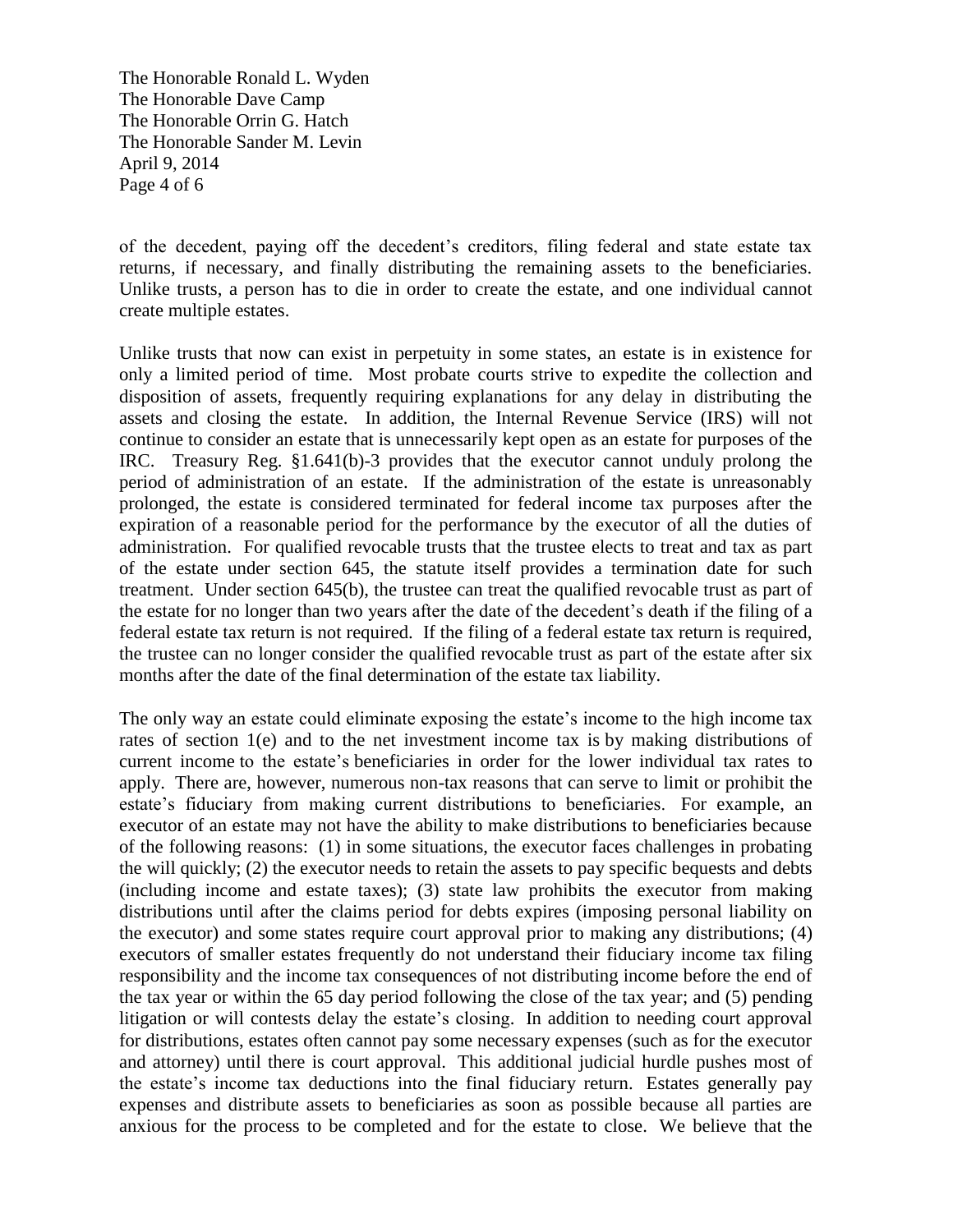The Honorable Ronald L. Wyden The Honorable Dave Camp The Honorable Orrin G. Hatch The Honorable Sander M. Levin April 9, 2014 Page 5 of 6

federal tax laws should not penalize the estate and its beneficiaries by imposing very low thresholds before the highest income tax rate and the net investment income tax apply to the estate's temporarily retained income.

Because of their unique role as successor to an individual, estates are treated differently and more favorably than trusts in several important areas of the IRC. Estates are permitted to adopt a fiscal year, while trusts are required to use the calendar year under section 644(a). All estates are permitted as shareholders of an S corporation under section 1361(b)(1)(B), while only certain trusts described in section  $1361(c)(2)$  are permitted S corporation shareholders. Estates are permitted a charitable deduction for amounts of gross income that pursuant to the terms of the governing instrument are permanently set aside for charitable purposes under section  $642(c)(2)$ . Since 1969, the IRC has not permitted this set-aside deduction for trusts. Rather, trusts are allowed a charitable deduction only if gross income is paid for a charitable purpose during the taxable year. Section 469(i) allows an individual to deduct up to \$25,000 of losses from rental real estate activities in which the individual actively participates. Under section 469(i)(4), this deduction is also permitted to the individual's estate for taxable years ending less than 2 years after the date of the individual's death. The throwback rules (sections 665-668, which taxed beneficiaries of trusts on distributions of accumulated income) were applicable only to trusts and not estates even before they were repealed for domestic trusts in 1997. Because trusts and estates are not always treated the same for federal income tax purposes, there is no policy reason that requires Congress to treat them the same for purposes of the income tax rate schedule and the net investment income tax. Just as estates receive more favorable treatment than trusts in the cited situations above, allowing estates more favorable tax rates than trusts is justified because of the unique nature of estates.

Qualified disability trusts are frequently established by a parent or grandparent for the benefit of a disabled child. Often these trusts are funded at the death of the parent or grandparent. The assets are placed in trust because the child is not capable of handling the set aside funds personally. Congress concluded in 2001 that these trusts deserved the same treatment as individuals for purposes of the amount of the personal exemption. We believe Congress should similarly treat these qualified disability trusts as individuals for purposes of the federal income tax rates and the net investment income tax. If all the income from the trust were distributed to the disabled individual, the individual – not the trust – would pay the income tax on the trust's income. It is very likely that the individual, who is taxed at the lower individual rates, would pay substantially less income tax on the trust's income than the trust would pay if no distributions were made. It is also very likely that the individual will owe no section 1411 tax on the net investment income because the individual's adjusted gross income will be below the threshold amount. However, trustees make discretionary distributions from these trusts based on the needs of the disabled individuals and not to lower taxes. Because these trusts serve to manage funds for beneficiaries who are not capable of managing funds for themselves, Congress should treat these qualified disability